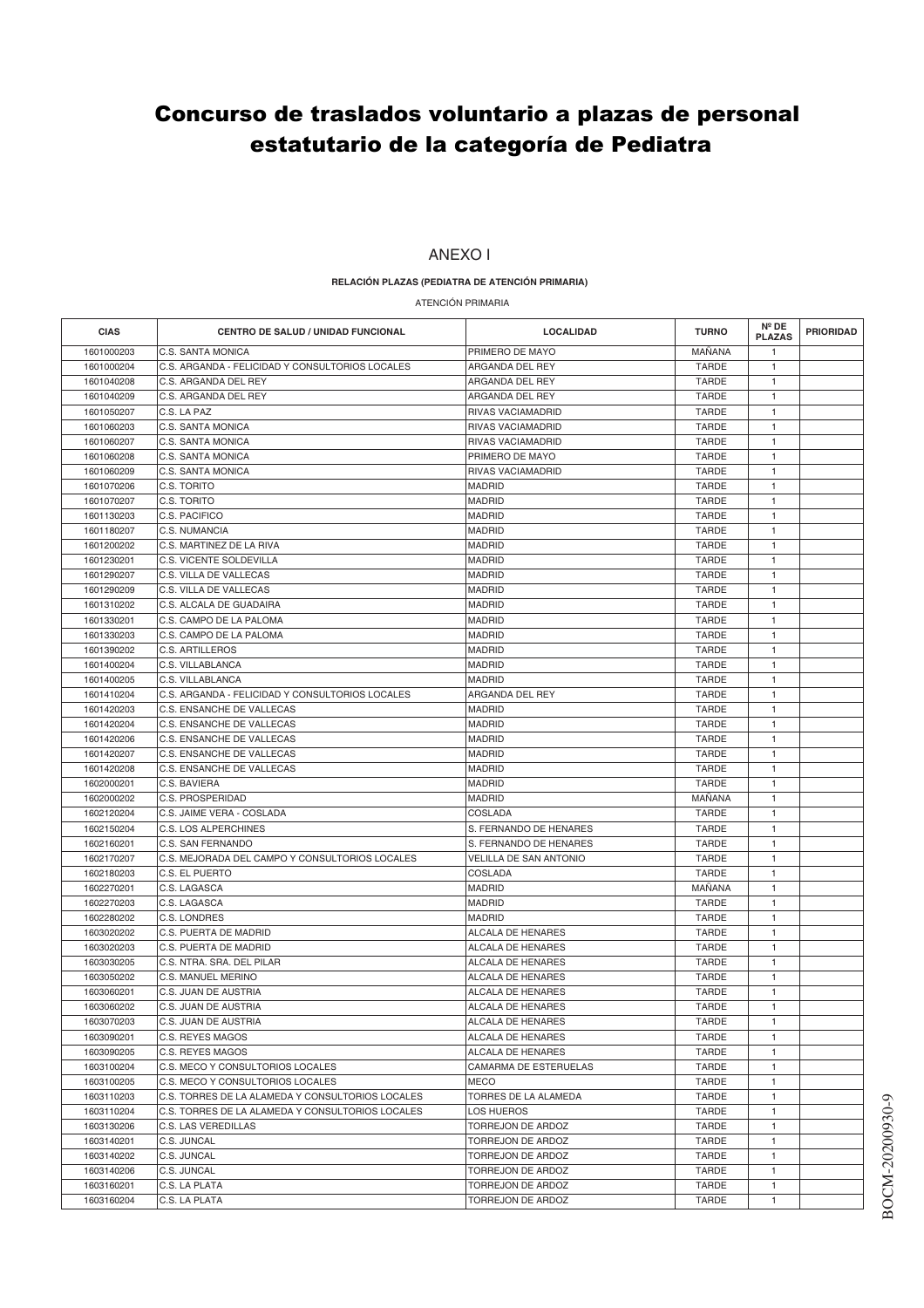| <b>CIAS</b> | CENTRO DE SALUD / UNIDAD FUNCIONAL                    | <b>LOCALIDAD</b>                    | <b>TURNO</b>  | $N^{\circ}$ DE<br><b>PLAZAS</b> | <b>PRIORIDAD</b> |
|-------------|-------------------------------------------------------|-------------------------------------|---------------|---------------------------------|------------------|
| 1603160205  | C.S. LA PLATA                                         | <b>TORREJON DE ARDOZ</b>            | <b>TARDE</b>  | $\mathbf{1}$                    |                  |
| 1603170203  | C.S. LUIS VIVES                                       | ALCALA DE HENARES                   | <b>TARDE</b>  | $\mathbf{1}$                    |                  |
| 1603180201  | C.S. MARIA DE GUZMAN                                  | ALCALA DE HENARES                   | <b>TARDE</b>  | $\mathbf{1}$                    |                  |
| 1603190201  | <b>C.S. FRONTERAS</b>                                 | <b>TORREJON DE ARDOZ</b>            | <b>TARDE</b>  | $\mathbf{1}$                    |                  |
| 1603200202  | C.S. BRUJULA                                          | TORREJON DE ARDOZ                   | <b>TARDE</b>  | $\mathbf{1}$                    |                  |
| 1603220202  | C.S. LOS FRESNOS                                      | TORREJON DE ARDOZ                   | <b>TARDE</b>  | $\overline{1}$                  |                  |
| 1603230201  | C.S. LA GARENA                                        | ALCALA DE HENARES                   | MAÑANA        | $\overline{1}$                  |                  |
| 1604020207  | C.S. DAROCA                                           | <b>MADRID</b>                       | <b>TARDE</b>  | $\mathbf{1}$                    |                  |
| 1604050204  | C.S. ESTRECHO DE COREA                                | <b>MADRID</b>                       | <b>TARDE</b>  | $\mathbf{1}$                    |                  |
| 1604050206  | C.S. ESTRECHO DE COREA                                | <b>MADRID</b>                       | <b>TARDE</b>  | $\mathbf{1}$                    |                  |
| 1604080206  | C.S. VICENTE MUZAS                                    | <b>MADRID</b>                       | <b>MANANA</b> | $\mathbf{1}$                    |                  |
| 1604080207  | C.S. VICENTE MUZAS                                    | <b>MADRID</b>                       | <b>TARDE</b>  | $\mathbf{1}$                    |                  |
| 1604090205  | C.S. AQUITANIA                                        | <b>MADRID</b>                       | <b>TARDE</b>  | $\mathbf{1}$                    |                  |
| 1604100204  | C.S. GARCIA NOBLEJAS                                  | <b>MADRID</b>                       | <b>TARDE</b>  | $\mathbf{1}$                    |                  |
| 1604100205  | C.S. GARCIA NOBLEJAS                                  | <b>MADRID</b>                       | <b>TARDE</b>  | $\mathbf{1}$                    |                  |
| 1604230201  | C.S. BENITA DE AVILA                                  | <b>MADRID</b>                       | <b>TARDE</b>  | $\mathbf{1}$                    |                  |
| 1604250203  | C.S. VIRGEN DEL CORTIJO                               | <b>MADRID</b>                       | <b>TARDE</b>  | $\mathbf{1}$                    |                  |
| 1604260201  | C.S. DOCTOR CIRAJAS                                   | <b>MADRID</b>                       | <b>TARDE</b>  | $\mathbf{1}$                    |                  |
| 1604290204  | C.S. AVDA ARAGON                                      | <b>MADRID</b>                       | <b>TARDE</b>  | $\mathbf{1}$                    |                  |
| 1604310201  | C.S. CANAL DE PANAMA                                  | <b>MADRID</b>                       | <b>TARDE</b>  | $\mathbf{1}$                    |                  |
| 1604330202  | C.S. ALAMEDA DE OSUNA                                 | <b>MADRID</b>                       | <b>TARDE</b>  | $\mathbf{1}$                    |                  |
| 1604340205  | C.S. SANCHINARRO                                      | <b>MADRID</b>                       | <b>TARDE</b>  | $\overline{1}$                  |                  |
| 1604340207  | C.S. SANCHINARRO                                      | <b>MADRID</b>                       | <b>TARDE</b>  | $\mathbf{1}$                    |                  |
| 1604340209  | C.S. SANCHINARRO                                      | <b>MADRID</b>                       | <b>TARDE</b>  | $\overline{1}$                  |                  |
| 1604340210  | C.S. SANCHINARRO                                      | <b>MADRID</b>                       | <b>TARDE</b>  | $\mathbf{1}$                    |                  |
| 1605000203  | C.S. ROSA LUXEMBURGO                                  | S. SEBASTIAN DE LOS REYES           | <b>TARDE</b>  | $\mathbf{1}$                    |                  |
| 1605110205  | C.S. INFANTA MERCEDES                                 | <b>MADRID</b>                       | MANANA        | $\mathbf{1}$                    |                  |
| 1605150204  | C.S. VILLAAMIL                                        | <b>MADRID</b>                       | <b>TARDE</b>  | $\mathbf{1}$                    |                  |
| 1605160208  | C.S. JOSE MARVA                                       | <b>MADRID</b>                       | <b>TARDE</b>  | $\mathbf{1}$                    |                  |
| 1605160209  | C.S. JOSE MARVA                                       | <b>MADRID</b>                       | <b>TARDE</b>  | $\mathbf{1}$                    |                  |
| 1605210209  | <b>C.S. FUENCARRAL</b>                                | <b>MADRID</b>                       | <b>TARDE</b>  | $\mathbf{1}$                    |                  |
| 1605300207  | C.S. MIRASIERRA                                       | <b>MADRID</b>                       | <b>TARDE</b>  | $\mathbf{1}$                    |                  |
| 1605300208  | C.S. MIRASIERRA                                       | <b>MADRID</b>                       | <b>TARDE</b>  | $\mathbf{1}$                    |                  |
| 1605310201  | C.S. LA CHOPERA                                       | <b>ALCOBENDAS</b>                   | MAÑANA        | $\mathbf{1}$                    |                  |
| 1605320202  | C.S. LA CHOPERA                                       | <b>ALCOBENDAS</b>                   | <b>TARDE</b>  | $\mathbf{1}$                    |                  |
| 1605330203  | C.S. MIRAFLORES                                       | <b>ALCOBENDAS</b>                   | <b>TARDE</b>  | $\mathbf{1}$                    |                  |
| 1605360204  | C.S. VALDELASFUENTES                                  | <b>ALCOBENDAS</b>                   | <b>TARDE</b>  | $\mathbf{1}$                    |                  |
| 1605360205  | C.S. VALDELASFUENTES                                  | <b>ALCOBENDAS</b>                   | <b>TARDE</b>  | $\mathbf{1}$                    |                  |
| 1605560204  | C.S. COLMENAR VIEJO SUR                               | <b>COLMENAR VIEJO</b>               | <b>TARDE</b>  | $\mathbf{1}$                    |                  |
| 1605610205  | C.S. ALGETE Y CONSULTORIOS LOCALES                    | ALGETE/CONSULTORIOS                 | <b>TARDE</b>  | $\mathbf{1}$                    |                  |
| 1605610206  | C.S. ALGETE Y CONSULTORIOS LOCALES                    | <b>FUENTE EL SAZ</b>                | <b>TARDE</b>  | $\mathbf{1}$                    |                  |
| 1605610208  | C.S. ALGETE Y CONSULTORIOS LOCALES                    | COBEÑA/VALDETORRES                  | <b>TARDE</b>  | $\mathbf{1}$                    |                  |
| 1605620204  | C.S. PARACUELLOS DE JARAMA Y CONSULTORIOS LOCALES     | PARACUELLOS DEL JARAMA/CONSULTORIOS | <b>TARDE</b>  | $\mathbf{1}$                    |                  |
| 1605620205  | C.S. PARACUELLOS DE JARAMA Y CONSULTORIOS LOCALES     | PARACUELLOS DEL JARAMA              | <b>TARDE</b>  | $\mathbf{1}$                    |                  |
| 1605620206  | C.S. PARACUELLOS DE JARAMA Y CONSULTORIOS LOCALES     | PARACUELLOS DEL JARAMA              | <b>TARDE</b>  | $\mathbf{1}$                    |                  |
| 1605620207  | C.S. PARACUELLOS DE JARAMA Y CONSULTORIOS LOCALES     | DAGANZO/AJALVIR                     | TARDE         | $\mathbf{1}$                    |                  |
| 1605620208  | C.S. PARACUELLOS DE JARAMA Y CONSULTORIOS LOCALES     | PARACUELLOS DEL JARAMA/CONSULTORIOS | <b>TARDE</b>  | $\mathbf{1}$                    |                  |
| 1605640205  | C.S. EL MOLAR Y CONSULTORIOS LOCALES                  | SAN AGUSTIN DE GUADALIX             | <b>TARDE</b>  | $\mathbf{1}$                    |                  |
| 1605640206  | C.S. EL MOLAR Y CONSULTORIOS LOCALES                  | SAN AGUSTIN DE GUADALIX             | <b>TARDE</b>  | $\mathbf{1}$                    |                  |
| 1606000201  | C.S. SIERRA DE GUADARRAMA                             | COLLADO VILLALBA                    | <b>TARDE</b>  | $\mathbf{1}$                    |                  |
| 1606000202  | C.S. MARIA AUXILIADORA*(1)                            | MADRID/EL PARDO/ISLA DE OZA         | <b>TARDE</b>  | $\mathbf{1}$                    |                  |
| 1606110208  | C.S. CONDES DE BARCELONA                              | INFANTE DON LUIS DE BORBON          | <b>TARDE</b>  | $\mathbf{1}$                    |                  |
| 1606130203  | C.S. VILLANUEVA DE LA CAÑADA Y CONSULTORIOS LOCALES   | <b>BRUNETE</b>                      | <b>TARDE</b>  | $\mathbf{1}$                    |                  |
| 1606130208  | C.S. VILLANUEVA DE LA CAÑADA Y CONSULTORIOS LOCALES   | VILLANUEVA DE LA CAÑADA             | TARDE         | $\mathbf{1}$                    |                  |
| 1606140201  | C.S. CERRO DEL AIRE                                   | <b>MAJADAHONDA</b>                  | <b>TARDE</b>  | $\mathbf{1}$                    |                  |
| 1606230203  | C.S. SAN CARLOS Y CONSULTORIOS LOCALES                | EL ESCORIAL/LOS ARROYOS             | <b>TARDE</b>  | $\mathbf{1}$                    |                  |
| 1606230204  | C.S. SAN CARLOS Y CONSULTORIOS LOCALES                | VALDEMORILLO                        | TARDE         | $\mathbf{1}$                    |                  |
| 1606230207  | C.S. SAN CARLOS Y CONSULTORIOS LOCALES                | EL ESCORIAL/LOS ARROYOS             | <b>TARDE</b>  | $\mathbf{1}$                    |                  |
| 1606240228  | C.S. COLLADO VILLALBA ESTACION Y CONSULTORIOS LOCALES | COLLADO VILLALBA                    | TARDE         | $\mathbf{1}$                    |                  |
| 1606250201  | C.S. GUADARRAMA Y CONSULTORIOS LOCALES                | <b>GUADARRAMA</b>                   | <b>TARDE</b>  | $\mathbf{1}$                    |                  |
| 1606280221  | C.S. COLLADO VILLALBA PUEBLO Y CONSULTORIOS LOCALES   | MORALZARZAL                         | <b>TARDE</b>  | $\mathbf{1}$                    |                  |
| 1606280224  | C.S. COLLADO VILLALBA PUEBLO Y CONSULTORIOS LOCALES   | <b>COLLADO VILLALBA</b>             | <b>TARDE</b>  | $\mathbf{1}$                    |                  |
| 1606290202  | C.S. SIERRA DE GUADARRAMA                             | COLLADO VILLALBA                    | <b>TARDE</b>  | $\mathbf{1}$                    |                  |
| 1606310203  | C.S. MARIA AUXILIADORA                                | <b>MADRID</b>                       | <b>TARDE</b>  | $\mathbf{1}$                    |                  |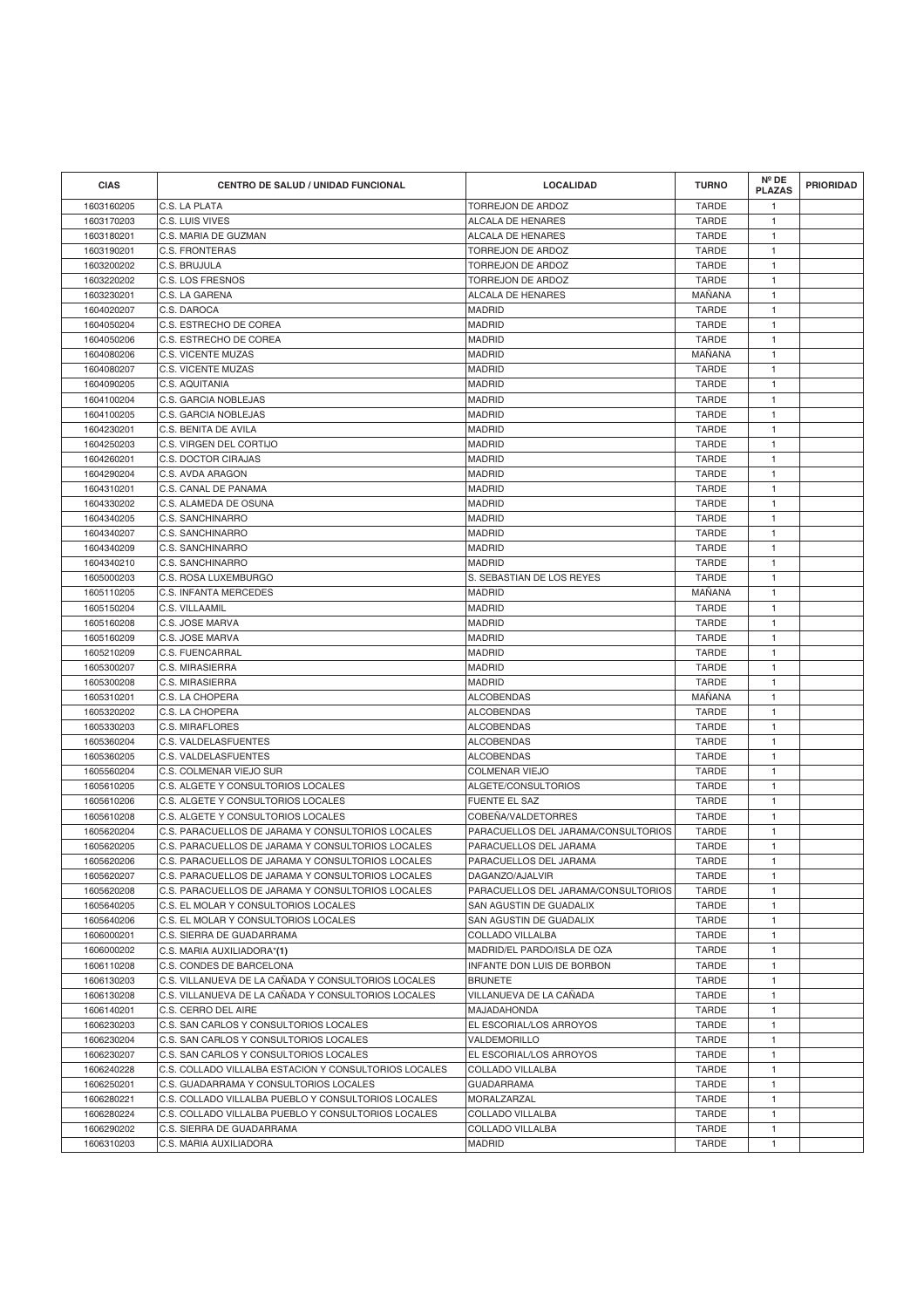| <b>CIAS</b> | <b>CENTRO DE SALUD / UNIDAD FUNCIONAL</b>          | <b>LOCALIDAD</b>       | <b>TURNO</b> | Nº DE<br><b>PLAZAS</b> | <b>PRIORIDAD</b> |
|-------------|----------------------------------------------------|------------------------|--------------|------------------------|------------------|
| 1606360222  | C.S. VALDEZARZA                                    | <b>MADRID</b>          | <b>TARDE</b> | $\overline{1}$         |                  |
| 1607000201  | C.S. MAQUEDA                                       | <b>MADRID</b>          | <b>TARDE</b> | $\mathbf{1}$           |                  |
| 1607120201  | C.S. JUSTICIA                                      | <b>MADRID</b>          | <b>TARDE</b> | $\overline{1}$         |                  |
| 1607140202  | C.S. SEGOVIA                                       | <b>MADRID</b>          | <b>TARDE</b> | $\mathbf{1}$           |                  |
| 1607210204  | C.S. CARAMUEL                                      | <b>MADRID</b>          | <b>TARDE</b> | $\mathbf{1}$           |                  |
| 1607210205  | C.S. CARAMUEL                                      | <b>MADRID</b>          | <b>TARDE</b> | $\mathbf{1}$           |                  |
| 1607250204  | C.S. LUCERO                                        | <b>MADRID</b>          | <b>TARDE</b> | $\mathbf{1}$           |                  |
| 1607340208  | C.S. VALLE INCLAN                                  | <b>MADRID</b>          | <b>TARDE</b> | $\overline{1}$         |                  |
| 1607350202  | C.S. LAS AGUILAS                                   | <b>MADRID</b>          | <b>TARDE</b> | $\overline{1}$         |                  |
| 1607360203  | C.S. GENERAL FANJUL                                | <b>MADRID</b>          | <b>TARDE</b> | $\mathbf{1}$           |                  |
| 1608000201  | C.S. CADALSO DE LOS VIDRIOS Y CONSULTORIOS LOCALES | CADALSO DE LOS VIDRIOS | MANANA       | $\mathbf{1}$           |                  |
| 1608000202  | C.S. DR. LUENGO RODRIGUEZ                          | <b>MOSTOLES</b>        | <b>TARDE</b> | $\mathbf{1}$           |                  |
| 1608010201  | <b>C.S. MIGUEL SERVET</b>                          | <b>ALCORCON</b>        | <b>TARDE</b> | $\mathbf{1}$           |                  |
| 1608020202  | C.S. RAMON Y CAJAL                                 | <b>ALCORCON</b>        | <b>TARDE</b> | $\overline{1}$         |                  |
| 1608050203  | C.S. GREGORIO MARAÑON                              | <b>ALCORCON</b>        | <b>TARDE</b> | $\mathbf{1}$           |                  |
| 1608050204  | C.S. GREGORIO MARANON                              | <b>ALCORCON</b>        | <b>TARDE</b> | $\mathbf{1}$           |                  |
| 1608050205  | C.S. GREGORIO MARAÑON                              | <b>ALCORCON</b>        | <b>TARDE</b> | $\mathbf{1}$           |                  |
| 1608110202  | C.S. DR. TRUETA                                    | <b>ALCORCON</b>        | <b>TARDE</b> | $\mathbf{1}$           |                  |
| 1608210201  | C.S. LA PRINCESA                                   | <b>MOSTOLES</b>        | <b>TARDE</b> | $\overline{1}$         |                  |
| 1608220205  | C.S. PRESENTACION SABIO                            | <b>MOSTOLES</b>        | <b>TARDE</b> | $\mathbf{1}$           |                  |
| 1608230203  | C.S. BARCELONA                                     | <b>MOSTOLES</b>        | <b>TARDE</b> | $\mathbf{1}$           |                  |
| 1608250203  | C.S. DR. LUENGO RODRIGUEZ                          | <b>MOSTOLES</b>        | MAÑANA       | $\mathbf{1}$           |                  |
| 1608250206  | C.S. DR. LUENGO RODRIGUEZ                          | <b>MOSTOLES</b>        | <b>TARDE</b> | $\mathbf{1}$           |                  |
| 1608290203  | C.S. PARQUE COIMBRA Y CONSULTORIOS LOCALES         | <b>MOSTOLES</b>        | <b>TARDE</b> | $\overline{1}$         |                  |
| 1608290204  | C.S. PARQUE COIMBRA Y CONSULTORIOS LOCALES         | ARROYOMOLINOS          | <b>TARDE</b> | $\mathbf{1}$           |                  |
| 1608290206  | C.S. PARQUE COIMBRA Y CONSULTORIOS LOCALES         | <b>MOSTOLES</b>        | <b>TARDE</b> | $\overline{1}$         |                  |
| 1608290208  | C.S. PARQUE COIMBRA Y CONSULTORIOS LOCALES         | ARROYOMOLINOS          | <b>TARDE</b> | $\mathbf{1}$           |                  |
| 1608290209  | C.S. PARQUE COIMBRA Y CONSULTORIOS LOCALES         | <b>ARROYOMOLINOS</b>   | <b>TARDE</b> | $\mathbf{1}$           |                  |
| 1608460205  | C.S. NAVALCARNERO Y CONSULTORIOS LOCALES           | <b>NAVALCARNERO</b>    | <b>TARDE</b> | $\overline{1}$         |                  |
| 1608460206  | C.S. NAVALCARNERO Y CONSULTORIOS LOCALES           | SEVILLA LA NUEVA       | <b>TARDE</b> | $\mathbf{1}$           |                  |
| 1608460208  | C.S. NAVALCARNERO Y CONSULTORIOS LOCALES           | EL ALAMO               | <b>TARDE</b> | $\overline{1}$         |                  |
| 1608470202  | C.S. VILLA DEL PRADO Y CONSULTORIOS LOCALES        | VILLA DEL PRADO        | MAÑANA       | $\mathbf{1}$           |                  |
| 1609000201  | C.S. DR. MENDIGUCHIA CARRICHE                      | LEGANES                | <b>TARDE</b> | $\mathbf{1}$           |                  |
| 1609010204  | C.S. CUZCO                                         | FUENLABRADA            | <b>TARDE</b> | $\mathbf{1}$           |                  |
| 1609020201  | C.S. ALICANTE                                      | FUENLABRADA            | <b>TARDE</b> | $\mathbf{1}$           |                  |
| 1609020204  | C.S. ALICANTE                                      | FUENLABRADA            | <b>TARDE</b> | $\mathbf{1}$           |                  |
| 1609020205  | C.S. ALICANTE                                      | <b>FUENLABRADA</b>     | <b>TARDE</b> | $\mathbf{1}$           |                  |
| 1609040201  | C.S. EL NARANJO                                    | <b>FUENLABRADA</b>     | <b>TARDE</b> | $\mathbf{1}$           |                  |
| 1609040204  | C.S. EL NARANJO                                    | FUENLABRADA            | <b>TARDE</b> | $\mathbf{1}$           |                  |
| 1609070202  | C.S. HUMANES Y CONSULTORIOS LOCALES                | <b>CAMPOHERMOSO</b>    | <b>TARDE</b> | $\mathbf{1}$           |                  |
| 1609070204  | C.S. HUMANES Y CONSULTORIOS LOCALES                | MORALEJA DE ENMEDIO    | <b>TARDE</b> | $\mathbf{1}$           |                  |
| 1609070205  | C.S. HUMANES Y CONSULTORIOS LOCALES                | <b>CAMPOHERMOSO</b>    | <b>TARDE</b> | $\mathbf{1}$           |                  |
| 1609110203  | C.S. MARIA ANGELES LOPEZ GOMEZ                     | LEGANES                | <b>TARDE</b> | $\mathbf{1}$           |                  |
| 1609110205  | C.S. MARIA ANGELES LOPEZ GOMEZ                     | LEGANES                | <b>TARDE</b> | $\mathbf{1}$           |                  |
| 1609130203  | C.S. MARIA MONTESSORI                              | LEGANES                | <b>TARDE</b> | $\mathbf{1}$           |                  |
| 1609180202  | C.S. MARIA JESUS HEREZA                            | LEGANES                | <b>TARDE</b> | $\mathbf{1}$           |                  |
| 1609190202  | C.S. PANADERAS                                     | <b>FUENLABRADA</b>     | <b>TARDE</b> | $\mathbf{1}$           |                  |
| 1609190203  | C.S. PANADERAS                                     | <b>FUENLABRADA</b>     | <b>TARDE</b> | $\mathbf{1}$           |                  |
| 1609200202  | C.S. FRANCIA                                       | FUENLABRADA            | <b>TARDE</b> | $\mathbf{1}$           |                  |
| 1609200204  | C.S. FRANCIA                                       | <b>FUENLABRADA</b>     | <b>TARDE</b> | $\mathbf{1}$           |                  |
| 1609210203  | C.S. PARQUE LORANCA Y CONSULTORIOS LOCALES         | <b>FUENLABRADA</b>     | <b>TARDE</b> | $\mathbf{1}$           |                  |
| 1610000201  | C.S. GRIÑON Y CONSULTORIOS LOCALES                 | <b>GRINON</b>          | <b>TARDE</b> | $\mathbf{1}$           |                  |
| 1610110205  | C.S. PINTORES                                      | PARLA                  | <b>TARDE</b> | $\mathbf{1}$           |                  |
| 1610130206  | C.S. SAN BLAS                                      | PARLA                  | <b>TARDE</b> | $\mathbf{1}$           |                  |
| 1610140203  | C.S. ISABEL II                                     | <b>PARLA</b>           | <b>TARDE</b> | $\mathbf{1}$           |                  |
| 1610150201  | <b>C.S. LAS AMERICAS</b>                           | PARLA                  | <b>TARDE</b> | $\mathbf{1}$           |                  |
| 1610150205  | C.S. LAS AMERICAS                                  | PARLA                  | <b>TARDE</b> | $\mathbf{1}$           |                  |
| 1610150206  | C.S. LAS AMERICAS                                  | PARLA                  | <b>TARDE</b> | $\mathbf{1}$           |                  |
| 1610150207  | <b>C.S. LAS AMERICAS</b>                           | PARLA                  | <b>TARDE</b> | $\mathbf{1}$           |                  |
| 1610150208  | <b>C.S. LAS AMERICAS</b>                           | <b>PARLA</b>           | <b>TARDE</b> | $\mathbf{1}$           |                  |
| 1610150209  | C.S. LAS AMERICAS                                  | <b>PARLA</b>           | <b>TARDE</b> | $\mathbf{1}$           |                  |
| 1610220205  | C.S. PARQUE EUROPA                                 | <b>PINTO</b>           | <b>TARDE</b> | $\mathbf{1}$           |                  |
| 1610220207  | C.S. PARQUE EUROPA                                 | <b>PINTO</b>           | <b>TARDE</b> | $\mathbf{1}$           |                  |
| 1610220208  | C.S. PARQUE EUROPA                                 | <b>PINTO</b>           | <b>TARDE</b> | $\mathbf{1}$           |                  |